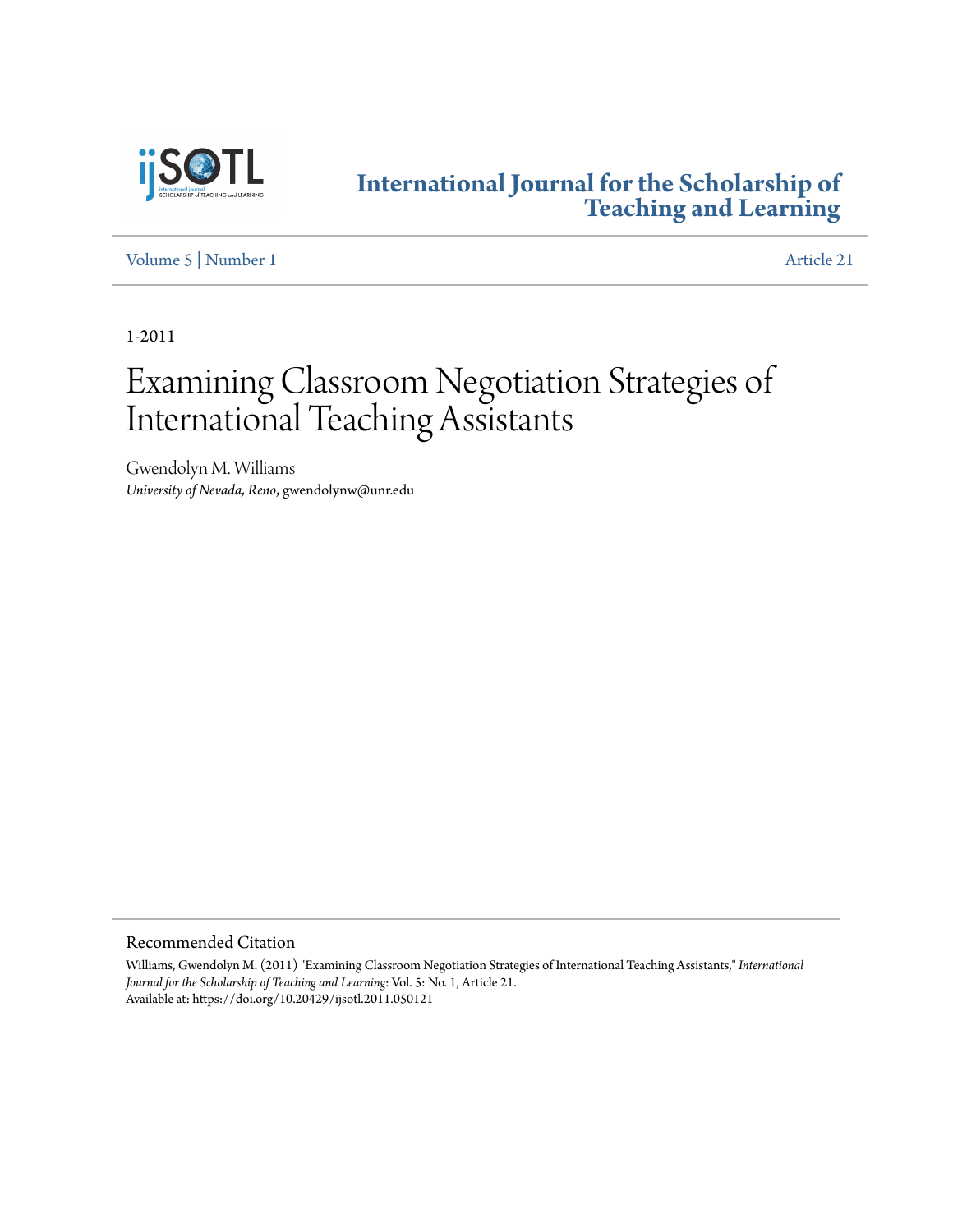## Examining Classroom Negotiation Strategies of International Teaching Assistants

#### **Abstract**

From a constructivist point of view teacher identity evolves as the teacher interacts and negotiates with others. However, before negotiation can occur, instructors must establish their own teacher identity as a starting position. This narrative study analyzes how international teaching assistants negotiated with their American undergraduate students. Twenty participants engaged in two individual interviews and a videotaped classroom observation where the negotiation strategies were discussed and observed. Findings revealed that although experience improved their negotiation skills, many international teaching assistants struggled with negotiating with students because they did not understand the students' background. Furthermore, cultural norms influenced how participants approached the negotiating process. The implications of cultural norms in cross-cultural teacher negotiation are discussed.

#### **Keywords**

International teaching assistant, Teacher/student negotiation, Cross-cultural teaching, Classroom interaction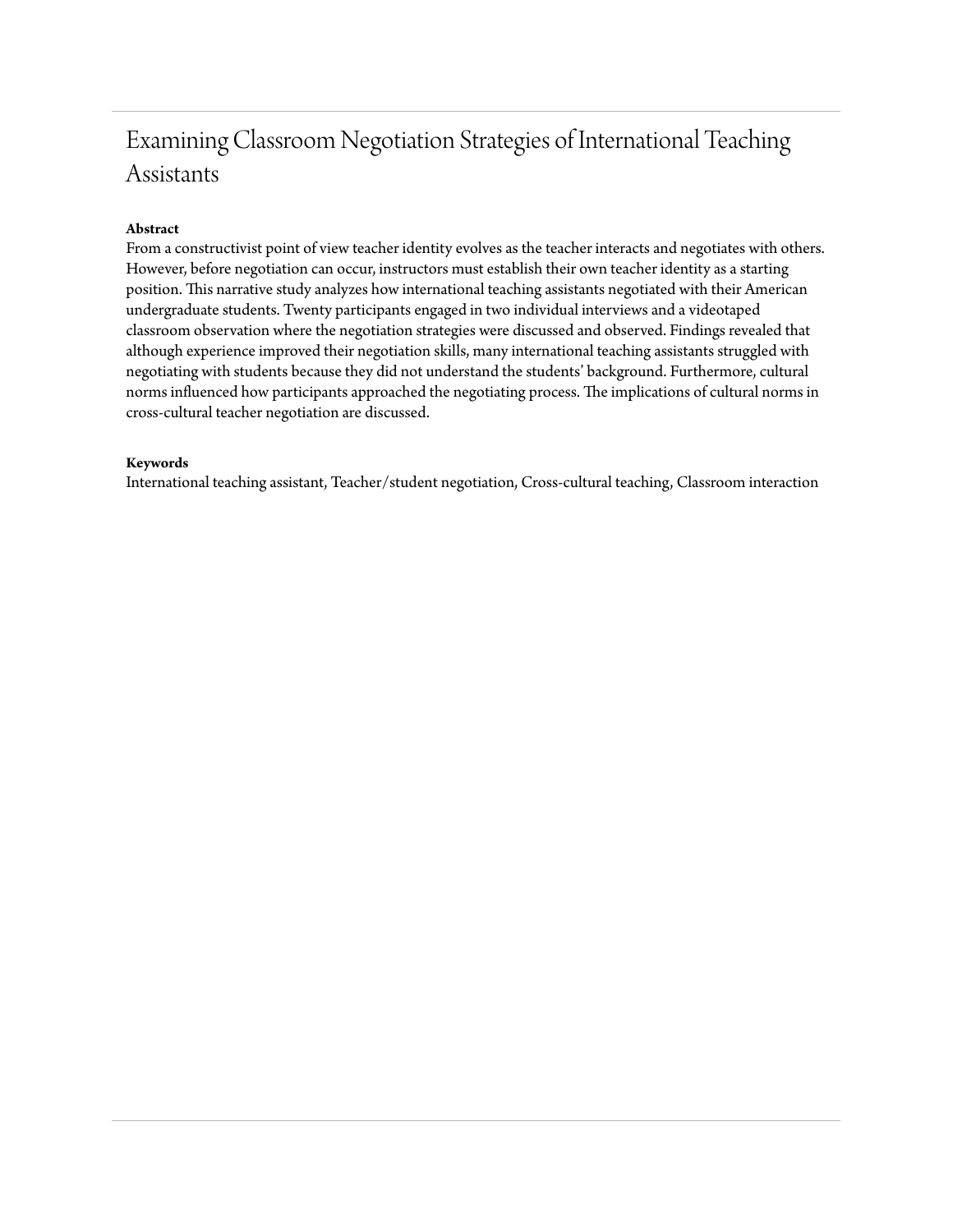#### **Examining Classroom Negotiation Strategies of International Teaching Assistants**

#### **Gwendolyn M. Williams**  University of Nevada, Reno

Reno, Nevada, USA [gwendolynw@unr.edu](mailto:gwendolynw@unr.edu)

#### **Abstract**

From a constructivist point of view teacher identity evolves as the teacher interacts and negotiates with others. However, before negotiation can occur, instructors must establish their own teacher identity as a starting position. This narrative study analyzes how international teaching assistants negotiated with their American undergraduate students. Twenty participants engaged in two individual interviews and a videotaped classroom observation where the negotiation strategies were discussed and observed. Findings revealed that although experience improved their negotiation skills, many international teaching assistants struggled with negotiating with students because they did not understand the students' background. Furthermore, cultural norms influenced how participants approached the negotiating process. The implications of cultural norms in cross-cultural teacher negotiation are discussed.

**Key Words**: International teaching assistant, teacher/student negotiation, cross-cultural teaching, classroom interaction

#### **Introduction**

Mastering the ebb and flow of teacher-student interaction is a critical skill for all novice educators as they learn to practice within the prescribed discourses of a given educational context. Such a process requires awareness of hierarchical power structures and awareness of the students' positions in the classroom (Park, 2008). In addition to the various sides involved in a particular negotiation, instructors must understand the roles and expectations for the negotiating process in order to come to a successful conclusion (Donohue & Taylor, 2007). While teacher/student interaction in higher education classrooms has been studied in previous literature (Nguyen, 2007; McGowan & Graham, 2009; Nakamura, 2008), such research has focused on American teachers interacting with culturally diverse students and has not considered the implications of the instructor's race on interaction. Towards this end, a few studies have recently focused on the role of the racially diverse instructors in culturally homogenous classrooms in various settings (Rodriguez, 2009; Peeler & Jane, 2005). The current study seeks to build on this foundation of knowledge by examining how international teaching assistants (ITAs) negotiate with mainstream American students in the university classroom. While ITAs share some of the same characteristics of international instructors in other settings, the discourses and practices of American higher education distinguish ITAs from other international instructors.

Within the context of American higher education, incorporating international instructors into the faculties of US post-secondary institutions provides universities with the opportunity to preserve the academic quality of the professorate while fostering internationalism. The demographics of U.S. higher education continue to demonstrate growing numbers of internationals and non-native speakers of English in the teaching force. In 2007, twenty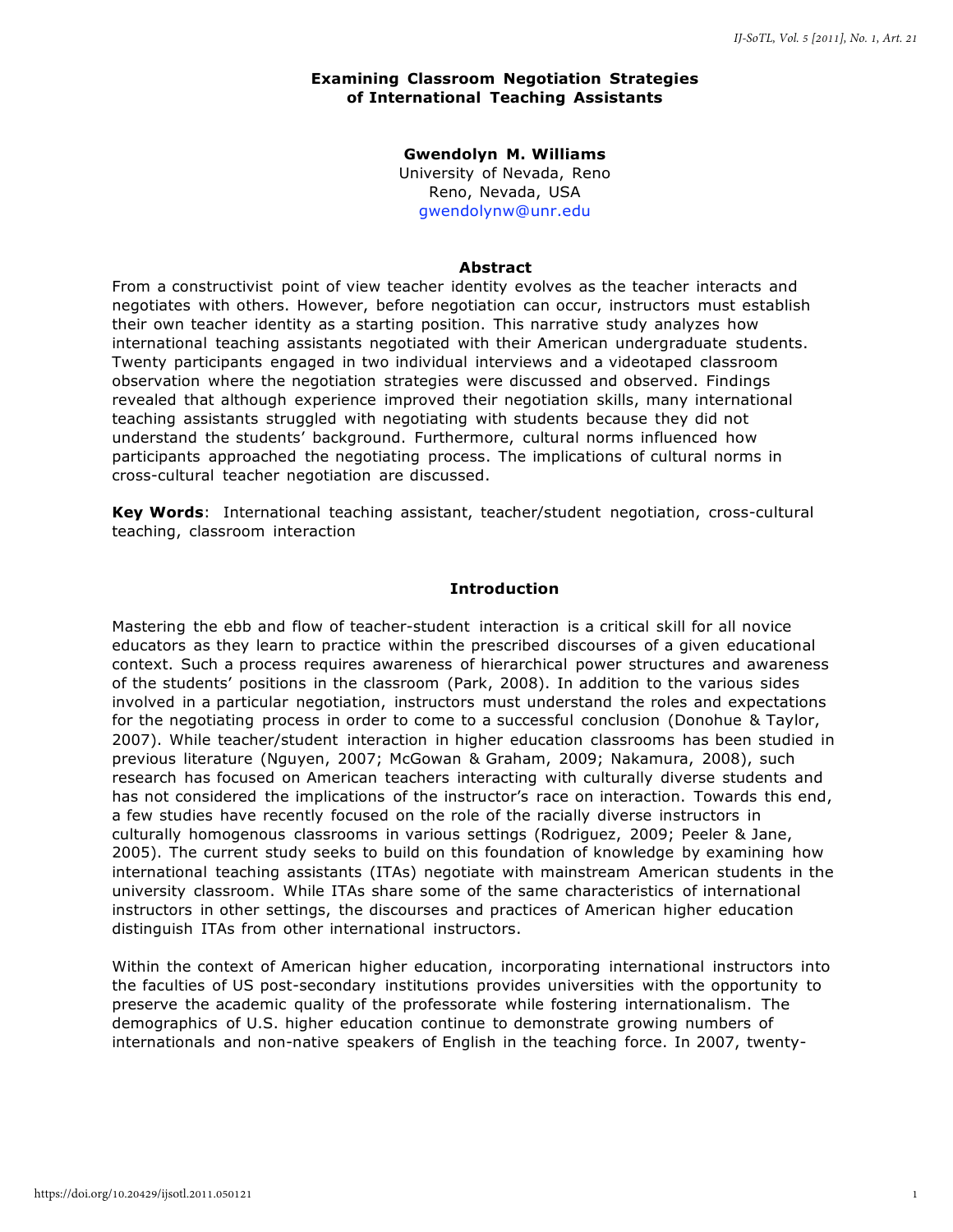seven percent of all instructional and research assistants were non-resident aliens (Employees in Degree Granting Institutions, 2007). The United States Department of Education estimated that in the year 2008 46.3 percent of foreign students received a teaching assistantship compared to only 12.2 percent of American citizens (Total Assistantship, 2008). Even with the prevalence of ITAs in university classrooms, many undergraduates have had limited or no personal interactions with international individuals prior to their encounter in the university classroom. Accordingly, previous studies have shown that undergraduates have been quick to blame their ITAs' lack of English skills for poor grades (Fitch & Morgan, 2003). Therefore, this study examines how ITAs negotiate with their students for the purpose of training ITAs to interact effectively with undergraduates.

#### **Literature Review**

Participant structures serve as the foundation for examining negotiation in the classroom as teachers establish ways of interacting verbally with their students (Philips, 2005). These participation patterns are based on how teachers assume various roles in the classroom; the roles embraced in the classroom are often influenced by past experiences, family background, and interactions that they have with colleagues and students (Schultz, Jones-Walker, Chikkatur, 2008; Buehl & Fives, 2009). Given the diverse influences on teacher roles, the exact nature of a teacher role for a particular context must be clearly defined before determining how well the norms match the students' expectations (Kostogriz & Peeler, 2007; Brown, 2008). Such a comparison of the differing views of the instructors and students serves as the starting point for the process of negotiation.

The perception of a teaching role is closely related to the teacher's frame of reference (Haworth, 2008); teaching practices reflect the cultural beliefs and values of the prevailing dominant culture in which they are implemented (Givvin, Herbert, Jacobs, Hollingsworth & Gallimore, 2005). Since the conception of the role of the teacher and the purposes of education vary from culture to culture (Dhindsa, 2005), it is critical to understand how the international instructor views the role of teaching before analyzing the negotiation strategies that he or she uses. Cultural values, such as individualism versus collectivism (Hofstede & Hofstede, 2005), paint very different views of the role of the teacher. For example, in a study that compared Japanese student teachers with American student teachers, the Japanese teachers wrote more about understanding their students' cultural background as a means of creating classroom harmony, whereas the American teachers were interested in solving individual student problems (Morey, Nakazawa & Colvin, 1997). Research has shown that international instructors are more likely to view their role in the classroom as a dispenser of information rather than a facilitator, which is prevalent within American educational systems (Kim, 2006; Robertson, 2005). Therefore, for some instructors whose native culture socialized students to be silent absorbers of knowledge teaching to the model of active student participation within a class lecture may be an extremely difficult adjustment (Sarkisian, 2006). Additionally, instructors are appointed managers of the classroom so that they control the pace and flexibility of the learning environment (Biber, 2006). Such a view is contrasted with another study which found that Chinese instructors viewed daydreaming as the most important obstacle to maintaining classroom management (Ding, Li, Li & Kulm, 2008). Another common expectation in U.S. higher education is that the instructor serves as a mentor to students (Langer, 2010), while such a role would not be expected in cultures where there is a great power distance that discourages personal interactions between teachers and students (Hofstede & Hofstede, 2005). Cultural differences can exude a pervasive influence of the roles of teachers.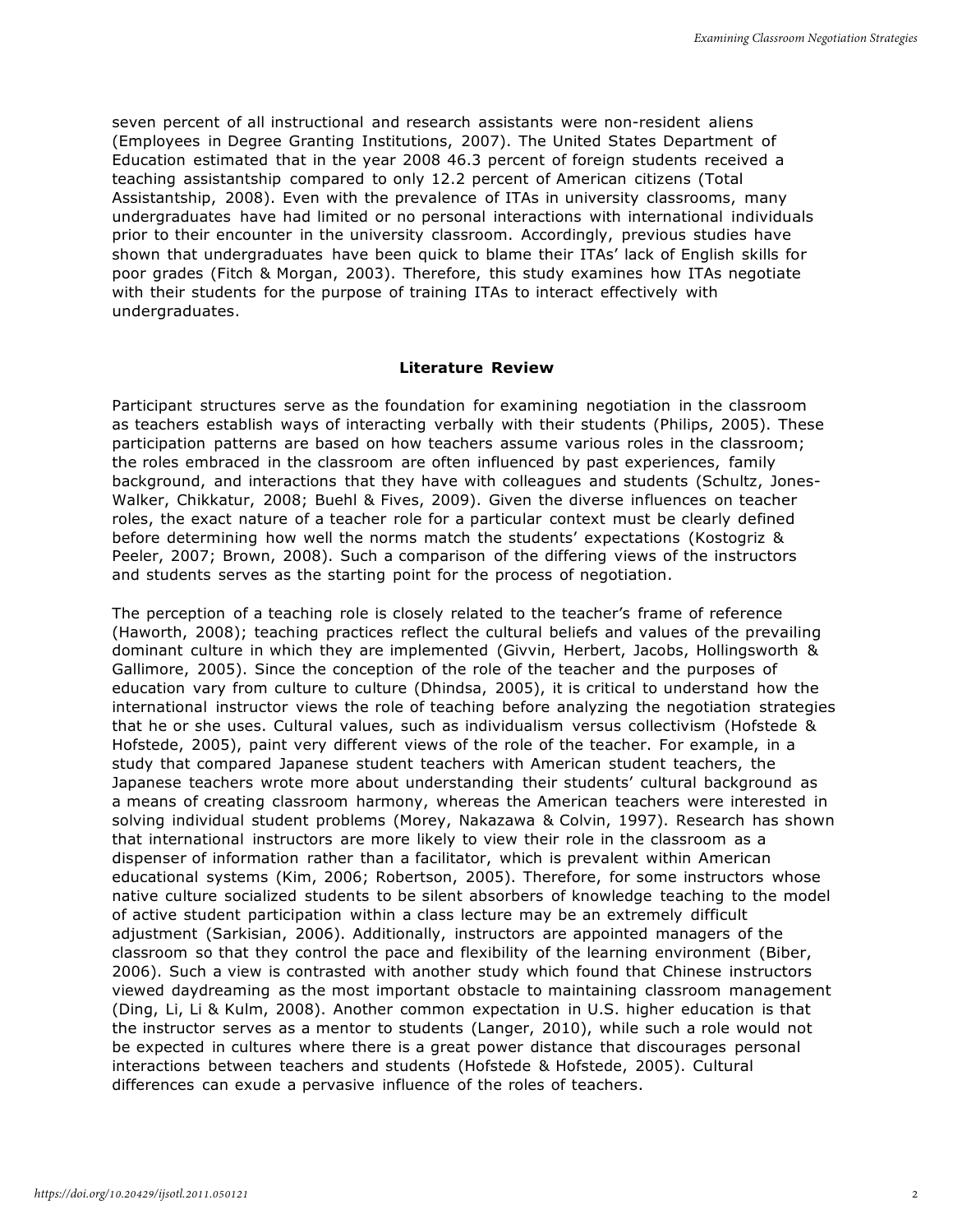Beyond the cultural differences in education, understanding the common teaching practices for a given context enables the instructors to work within the existing discourse patterns to promote their own individual persona while still meeting the students' expectations for the role of teacher (Donohue & Taylor, 2007; Elbaz-Luwisch, 2004). Awareness of systemic practices in education in a particular locale is a fundamental starting point for the process of negotiation so that the instructor is cognizant of the acceptable options available from the educational institution and its community (Peeler & Jane, 2005). Therefore, studying the issues that are involved in cross-cultural negotiations between international instructors and their domestic undergraduate students could help administrators train international instructors to negotiate with their students.

#### **Method**

#### **Purpose of Study**

This study examined how the ITAs negotiated their roles as instructors with their students while adjusting to teaching in the context of an American university. The overall purpose of this research was to provide insight for ITA trainers so that they could provide meaningful and relevant professional development for ITAs.

#### **Theoretical Framework/ Perspective**

This study utilized symbolic interactionism as the theoretical basis, building on the premise that identities evolve through the process of creating meaning as people interact with one another and their environment (Crotty, 1998). Specifically, social structures control when and how these interactions occur as society sets the protocol of interactions between various groups of people (Stryker, 2008). In the field of education symbolic interactionism defines how relationships between teachers and students are affected by the processes of education within a given culture. These interactions that occur between instructors and students have a significant impact on teacher beliefs, which in turn influence the decisions and negotiations that the teacher makes with his or her students. From this context negotiation is understood as the process of interpreting and prioritizing different beliefs for the purpose of making decisions within a given context (Schultz et al, 2008). Accordingly, this study's research question was what is the role of negotiation as the ITA interacts with students in the context of U.S. university classrooms?

This study, which was conducted at a large Research I university in the southeastern United States, used the construct of teacher identity to provide a framework for studying the interaction between the international instructors and their students. Teacher identity reflects how teachers perceive their role in the classroom and what processes they undertake to sustain the projected identity to students (Beijaard, Meijer & Verloop, 2004). The present focus on teacher-student negotiation is one subset of this larger study.

#### **Participants**

The participants for this study were recruited through the use of snowball sampling (Merriam, 1998), as participants were recruited through personal and professional contacts across campus. Recruitment was also directed towards departments that had high concentrations of ITAs, such as mathematics and the Romance languages department. Specifically, this study, targeting ITAs who were teaching undergraduate classes, included twenty different participants (ten males and ten females), who represented thirteen different disciplines and fourteen different nationalities. These people had been ITAs for an average of three years and had resided in the United States for an average of five years. All but four of the participants had taught in other countries in various contexts before coming to the United States. At the time of the study, three of the ITAs were in the first semester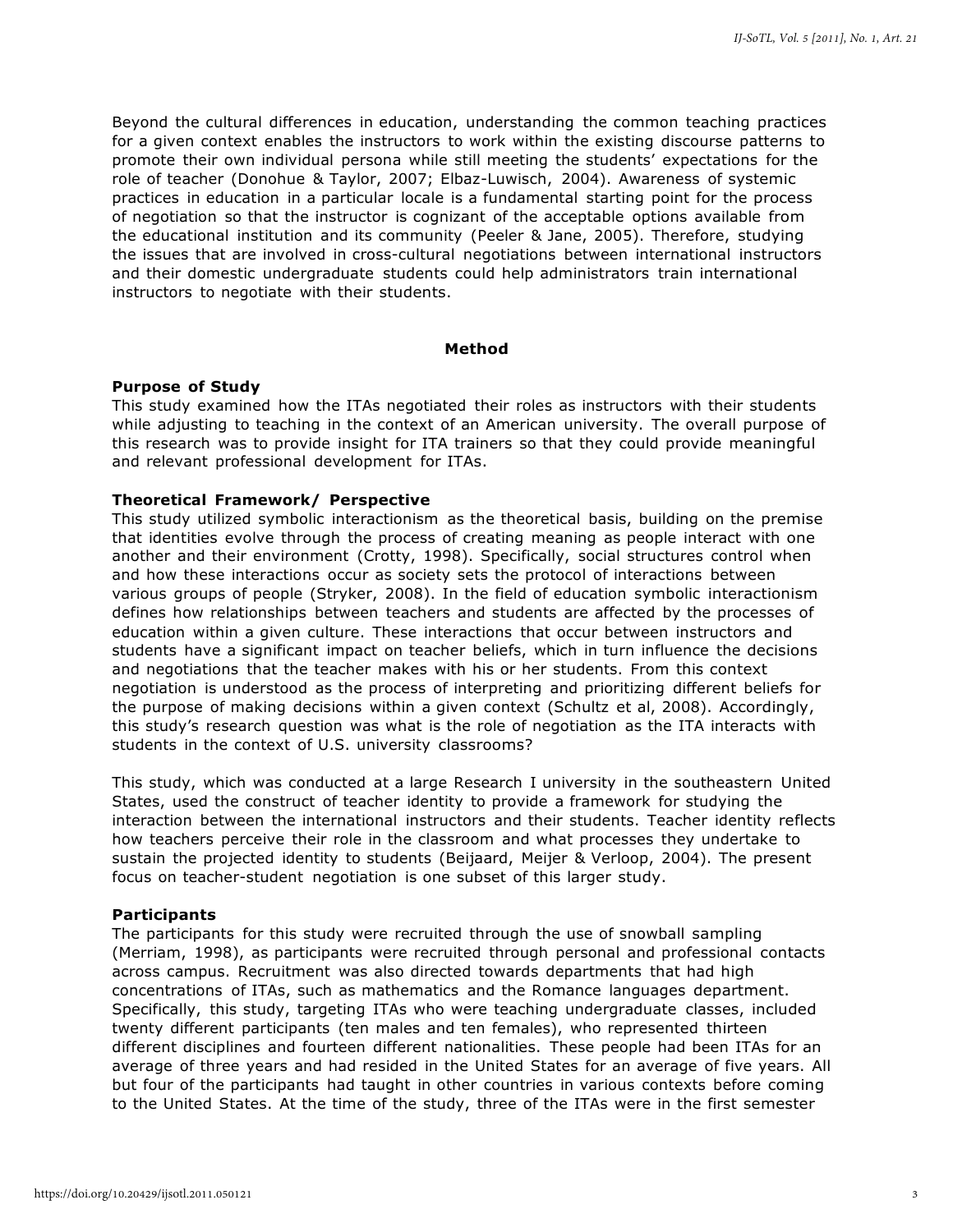of teaching. Generally, the ITAs who were teaching languages were responsible for two sections of the same course, while the math and science students were responsible for one section of a classroom course or a science lab. Half of the participants taught language classes, while the others lectured in the sciences and non-language humanities. All of the participants are identified by pseudonyms throughout this paper.

#### **Modes of Inquiry**

Narrative analysis was used to study how the ITAs portrayed their role in the negotiation process in their stories of teacher growth (Pavlenko, 2007). The teacher narratives were analyzed to see how the ITAs represented their negotiation in these areas as part of their own conscious involvement in their own professional growth (Beijaard et al, 2004). As the participants represented themselves through storytelling, the resulting narratives provided the researcher with valuable insight into the ITAs' thoughts and attitudes.

The teachers' stories also served several important functions for the participants in this study. Storytelling offered the ITAs a way to conceptualize abstract thoughts through concrete representation (Dewhurst & Lamb, 2005). Furthermore, narratives told how the participants understood themselves and their relationships with other people in their lives. The act of narrative construction is in itself a meaning-making endeavor as the narrator seeks to organize events in a logical manner to fulfill the needs of a particular audience and context (Goffman, 1959). This co-construction of narratives often triggered self-reflection in teaching, leading to a more personalized view of teaching, (Cohen, 2010).

#### **Data Collection Sources**

In this study each ITA participated in two individual interviews that focused on cultural beliefs and professional development of their identity as teachers. The interview questions elicited personal stories about their educational experiences and philosophies. One interview occurred prior to the observation to gain information about the cultural and educational background of the ITAs, while the second interview focused on clarifying information from the earlier interview and events from the observations (Kvale, 1996). After the initial interview each participant was observed and videotaped teaching in the classroom for one complete class period, ranging from fifty minutes to three hours. The procedure for videotaping was explained beforehand so that the ITAs knew what to expect, and their students were not surprised to see the video camera recording during class. The videotape was subsequently used to help participants to recall the segment of the lesson that the researcher wanted to discuss (Hoekstra, Beijaard, Brekelmans & Korthagen, 2007) as well as to study how the opinions in the interviews translated into classroom practice. This study found that although negotiation was a critical teaching skill, the efforts at negotiation were often hampered by lack of cultural knowledge on the part of the ITA.

#### **Results**

Generally, the participants in this study all experimented with various levels of negotiations with their students. Negotiations sought to reach common understanding as the two sides worked from different expectations of classroom norms (Dhindsa, 2005). Overall, the participants in this study were willing to participate, but their lack of cultural knowledge prevented them from understanding the various permissible roles for teachers and students in that specific context (Peeler & Jane, 2005). The findings tended to fall into three major categories: the role of negotiation in the classroom, the influence of the role of the students' zone of proximal development on the negotiation process, and the negotiation due to linguistic and cultural differences between the students and their ITAs.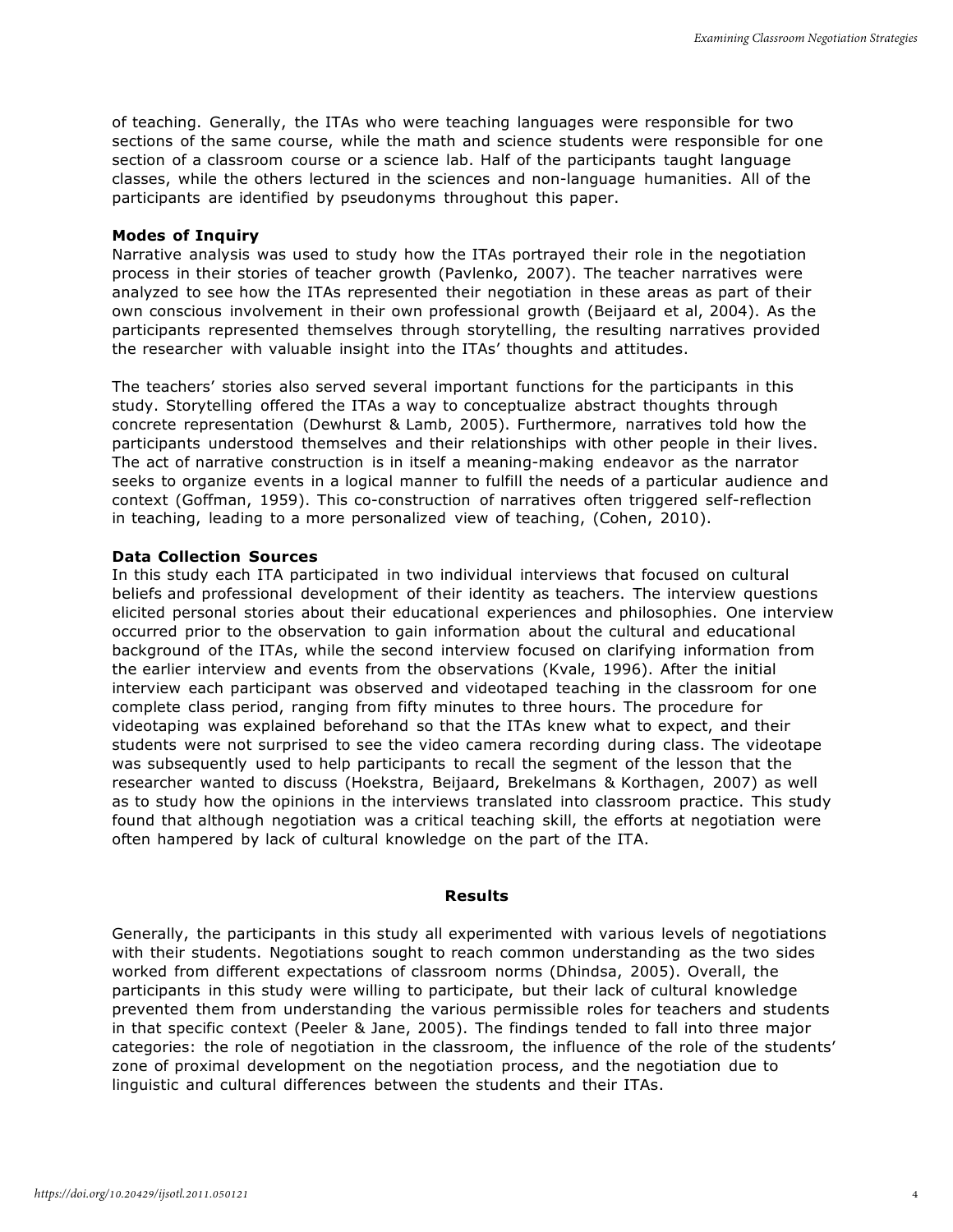#### **The Role of Negotiation in the Classroom**

Previous research has shown that negotiating with students requires a lot of thought and effort as the instructors must anticipate the results of such actions. Battling against the American philosophy that "the consumer is always right," the findings indicate that these teachers found that negotiation was essential to their teaching (Snare, 1997). For instance, Ibrahim, a French ITA from Burkina Faso, recognized the importance of negotiation as an ongoing process.

American culture, this a melting pot. It's complex. You know the student body, the setting is different. What may work with the group I have here may not work with the next group, because it gonna have, we're gonna have another student body, different cultural background and so on. And so, always it's like a thermostat. You have to choo-, you know turn it, adjust it.

This ongoing dialogue between the students and teachers became a balancing act between teacher authority and student empowerment as the teachers sought to engage their students in autonomous learning while still maintaining content and pedagogical authority in the classroom (VanderStaay, Faxon, Meischen, Koleskinov & Ruppel, 2009). Therefore, the teacher had to make daily decisions about the role of the students in the learning process. Despite the difference in roles between the teacher and student, the two had to work together or negotiate to achieve the goals of teaching and learning. This collaboration yielded positive or negative results depending on the amount of effort provided by both parties. The role of negotiation between the instructors and their students was significant for ITAs who were not all familiar with American culture, as student perceptions seemed to be a pressing concern on most participants' minds.

In the following example one of the participants described how the failure to negotiate something as rudimentary as morning greetings with her students produced negative results. Rosa, an ITA from Spain, described an experience where she told her students to treat her like a peer and not show outward signs of respect, such as rising when the teacher entered the room. She reflected:

The thing is when the teacher arrive in the classroom all students have to get up. (She demonstrates by standing up.) Like the whole system. So I never want my student like that, because it's like honoring me for my education, but for them now, and I had a lot of students in my classes like this, but I said, "No, no, no, it's OK." But there is some places that they don't respect me because I don't do so hot, you know, I don't put my level so high; I put…sometimes I have…you know, it's these teenagers. It's like "aaah" It's cultural thing, I think; some of these will be speaking… speaking it through, because some of these don't follow the roles. I didn't want to follow their roles, and now I think it's a mistake, because you have rules, something the people is accustomed to**.**

Accordingly, she recognized that her attempt to create a more collegial atmosphere in the classroom actually had the exact opposite effect that she had intended because there was a mismatch between the perceptions of the teacher and the students (den Brok, Levy, Rodriguez & Wubbels, 2002). This example highlights the importance of understanding student expectations as part of a negotiation process (Brown, 2009); failure to do so had deleterious consequences since the students no longer viewed her as having a position of authority. Singh and Doherty (2004) argue that the cross-cultural negotiation of respect is very difficult for a Western teacher because the teacher has to balance the local cultural norms with Western academic values. Rosa explained that violating a cultural norm created more issues between her and her students because her students lost their respect for her.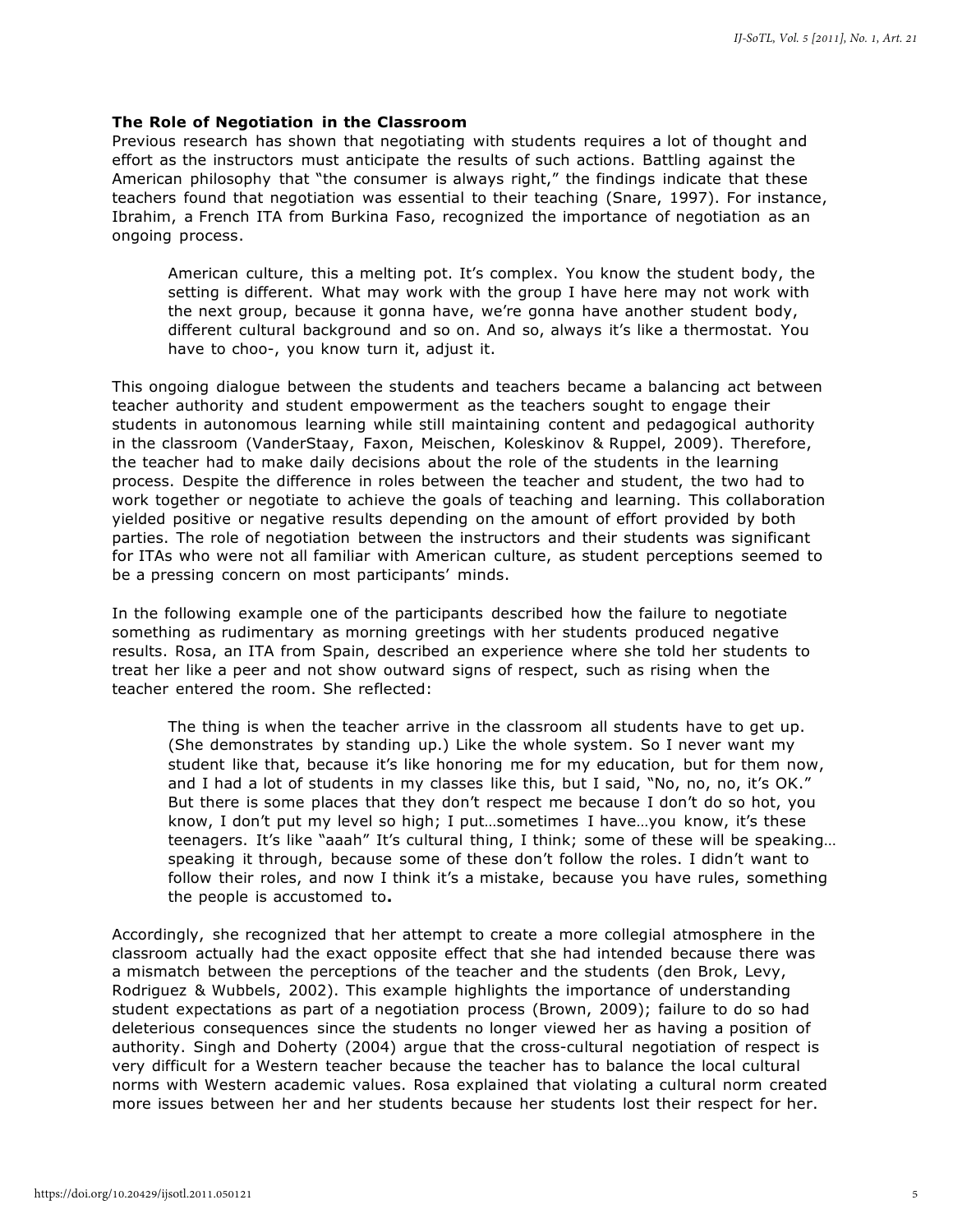Because she did not act as her students expected her students did not want to follow directions or stay on task. However, other participants stated that making mistakes was part of the process of learning to teach. For instance, Hashim, a Swahili ITA from Tanzania, commented, "I've realized that students, they are willing to take or accept mistakes as long as they know that it's not intentional, and I think you make honest mistakes. I think no problem." Accordingly, instructors must consider the norms of both the teacher and students when they negotiate with their students and accept the possibility that mistakes may occur. Many other ITAs described similar situations about negotiating simple classroom procedures, such as passing in papers, in which the two sides had to deliberately discuss the classroom procedure in order to develop a common set of classroom norms. All of the participants found that the ITA and the students must work together to achieve the goals of teaching and learning.

Research has shown that negotiating student roles in the classroom is important because the concept of student is culturally constructed and the patterns for student participation fluctuate from culture to culture as models of student learning are a result of the teaching and learning environment and not necessarily attributable to the individuals themselves (Ramburuth & McCormick, 2001). Accordingly, since the possibility for participant structures or student involvement varies across cultures (Philips, 2005), teacher-student negotiations have to specify and communicate the options that are available to students. Furthermore, Schultz et al (2008) found that while listening to students' opinions as part of the negotiation process is essential to a successful compromise, allowing students too much power in the negotiation process can lead to negative outcomes because students may not use the power in a way that the instructor expects. Although Houser and Frymier (2009) posit that traditionally student empowerment is viewed as positive because the student is portrayed as a competent individual who can make meaningful contributions to a situation, sometimes students make decisions that do not live up to the instructor's expectations. Therefore, negotiations must establish clear ground rules for engaging in and completing the interaction. The following example shows that failure to clarify expectations can lead to disappointment. Isabel, a Spanish TA from Peru, created a classroom activity that was a simulation of the Latin Grammy awards show. While she was passing out roles, she allowed one group to substitute la bamba for the salsa dance. Therefore, she was willing to negotiate with her students in order to get them more interested in the content area. However, she later described the event as follows: "I was disappointed because they didn't do it by heart. They bring the lyrics, or something like this. I was completely disappointed about that; I supposed they will learn it by heart, but they didn't." In this story, Isabel represented her students' cavalier attitudes toward the project as a rejection of her ideals for this lesson. Therefore, this example shows that negotiation in teacher/ student interactions can build trust or lead to disappointment when the students do not meet the teacher's expectations. Other participants commented that it took experience to determine how much autonomy to grant to their students for particular tasks. The participants seemed to become firmer in their rules over time. Once they began to set their parameters, the ITAs found that clear definitions of student expectations signaled the realm of options that are available to the students as part of the negotiation process. In all, these findings show that a lack of clear understanding of the possible roles of the instructors and students can lead to an unsuccessful negotiation with unanticipated consequences.

#### **Determining Students' Zones of Proximal Development**

In addition to discussing student roles in the classroom, the teacher also must negotiate with the student to determine the students' level of content area knowledge. Given that many of the ITAs in this study taught introductory courses in their disciplines, they quite often had to negotiate in order to determine the students' zone of proximal development, which is the level of student learning that the student would be able to complete a new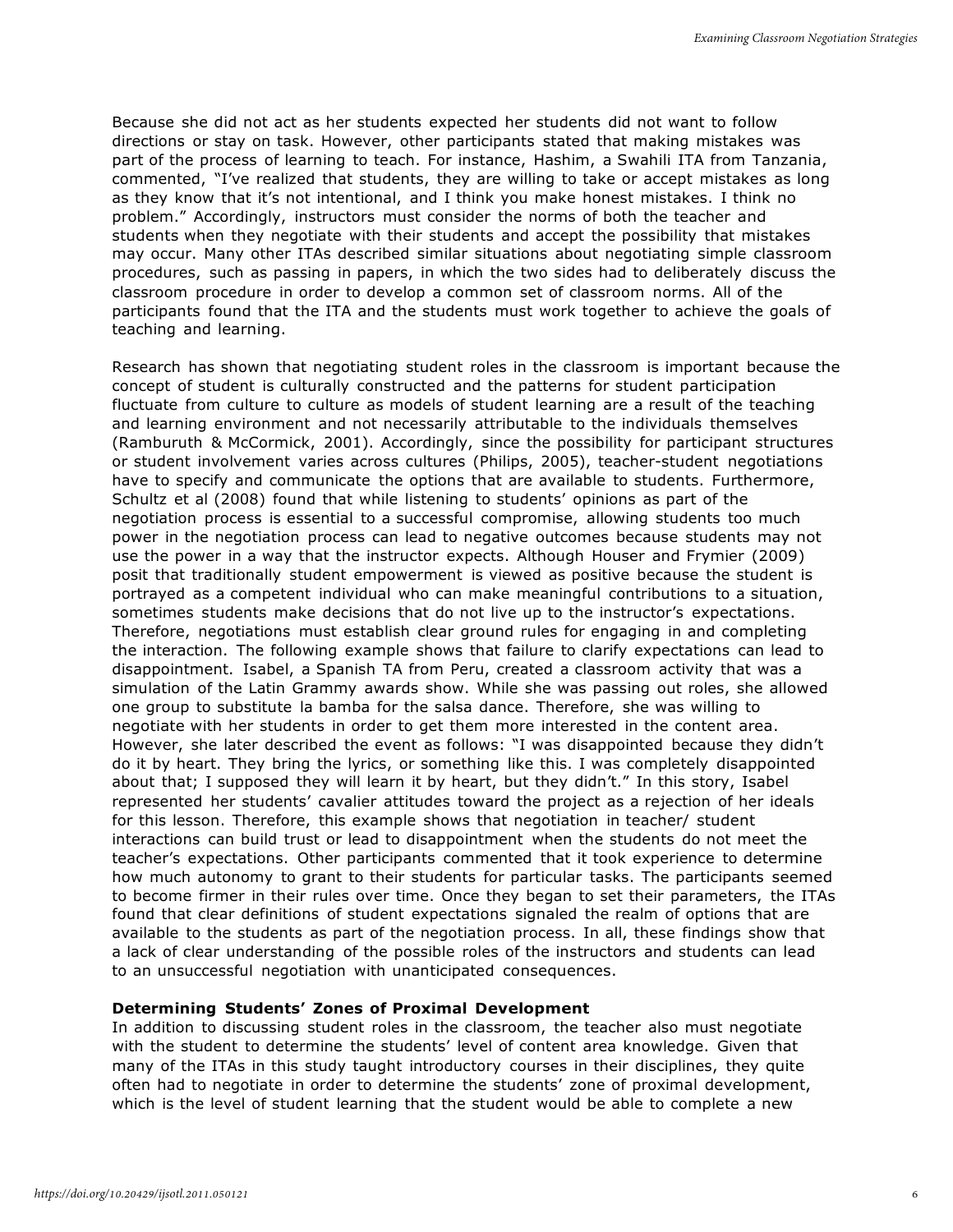task given the appropriate scaffolding (Vygotsky, 1978). Accordingly, Van Huizen, Van Oers and Wubbels (2005) suggest that finding the level of student understanding is critical so that the instructors can aim the instruction at a level that is challenging but understandable to the students at their existing level. The present results indicated that this negotiation was especially challenging for the ITAs. International instructors describe finding a common threshold for learning as a collaborative process when the international instructors tried different levels of instructions and monitored their students' reactions. Many ITAs recognized that interest in their discipline might not be shared by students who were pursuing different fields so they provided basic explanations to move the class forward within the prescribed curriculum without trying to negotiate the level of instruction. For instance, Dikembe, an ITA from Cameroon described his understanding of negotiating with students as follows:

When I came here, to adjust was not easy for me because there are certain thing that you assume student normally must do by himself…but here as a teacher you have to give it to the student and for me it was difficult because I know he can do it by himself...but it took me a long time and a lot of bad experiences before I've learned that no, it's my job to give all the students…. and it was not their fault; it's because of the system.

This ITA recognized that students' behavior reflected American cultural norms. Therefore, Dikembe adjusted his idea of what kind of instruction that the students needed after he had several experiences instructing the students based on his earlier assumptions. Later he explained that "when you try to make that switch in your mind, you find yourself happy and they also be happy." Accordingly, this example shows that some instructors in this study found that providing instruction at a rudimentary level without necessarily challenging students at their zone of proximal development was the best way to provide meaningful instruction. Many other ITAs voiced similar stories about simplifying the level of instruction in order to help non-major students meet course requirements, as many undergraduate introductory courses were heterogeneous and included many students from majors outside of the course being studied.

Other participants chose to negotiate with students to find out where the students' zone of proximal development was in order to provide instruction that was meaningful to the students. Although ascertaining the students' level of comprehension was difficult, finding this threshold enabled the teacher to stimulate the students' thinking and change activities to make them more meaningful to the students (Margolinas, Coulange, & Bessot, 2005). One participant, Hai, a TA from China in the physics department, offered his strategy for learning the students' level of understanding. He said he had to "to think about your students, thinking from the point of view of your student." Instead of guiding the student through the steps needed to calculate the answer, Hai allowed the student to solve the problem on his own and encounter the results of his mistake and then work backwards to correct the error with directed questions from the instructor. This negotiation of power allowed the student to assume autonomy over his own learning while getting support in the zone of proximal development. Accordingly, the willingness to assume the identity of the other party in the negotiation process facilitated the learning process since the ITA was able to address directly the instruction to the student's level.

Although some participants tried to assume the student identity, their efforts met with varying degrees of success as cultural backgrounds colored the perceptions of the role of the students.. Such a sentiment was voiced by Ivan, a math ITA from Bulgaria: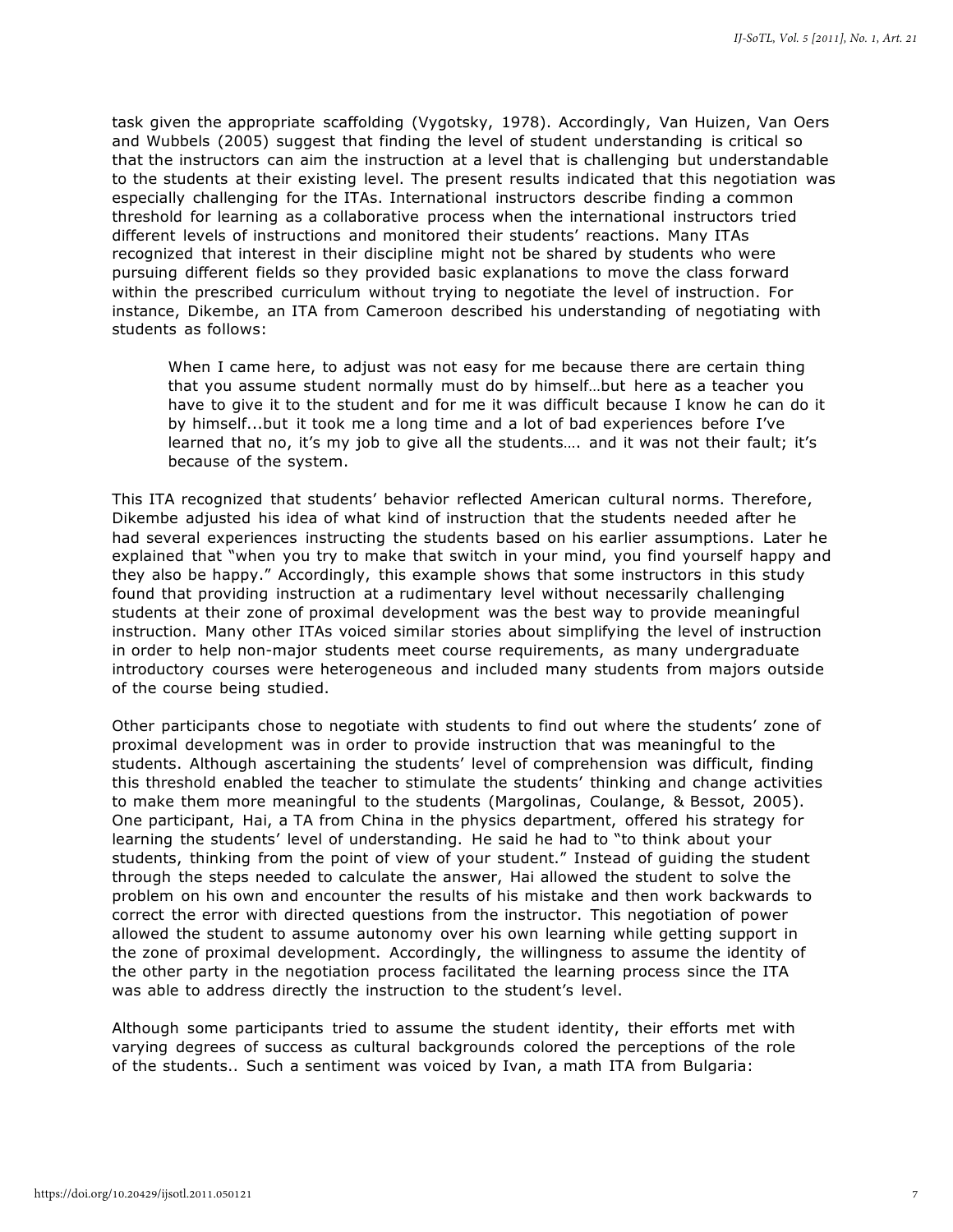I have many problems because I don't have any idea what my students know I expect much more than they know and actually nobody makes any efforts to explain to us foreign teaching assistants what we should expect from American students from their high school education and what we should not, and so, at the beginning it is very painful.

As this example illustrates, trying to see the students' perspective was extremely difficult for many participants because they were not conversant with the American K-12 system to understand what knowledge was to be expected. However, this process became easier as the ITAs gained more experience. One such example was Ravi, a statistics ITA from India, who commented "one of the things I learned over time…. I'll do give them some kind of example on some thing that they have the idea on some, suppose football game or something like that." Accordingly, Ravi recognized the heterogeneous background of his students and tried to use pop culture examples that would be familiar to all to students.

#### **Negotiating Language Differences in the Classroom**

Verbal communication between an ITA and students has become a defining hallmark of the undergraduate's experiences with ITAs because many undergraduates express negative opinions about ITAs when they cannot understand their ITA (Fitch & Morgan, 2003). Alberts (2008) argues that although foreign born instructors are often falsely blamed for communication difficulties in the classroom, undergraduate attitudes towards foreign instructors influence how successful negotiations will be. However, current research indicates that most of the onus for improving classroom communication is placed on the international instructor, as evidenced by the many university ITA training courses that focus on oral communication skills (Chiang, 2009).

Being a non-native speaker of American English presented the instructors with the challenge of negotiating language differences with their students in order to achieve mutual understanding. Many of the ITAs were convinced that if students wanted to create an issue, the accented English was usually the prime target. Since reactions to accent often come from a larger socio-historic background of the listener, negotiation in this area is imperative to the successful teaching experience of the ITA. The stances of the participants seemed to fall into two major categories. First, some of the ITAs were teaching foreign languages, so they generally used the target language in the classroom instead of using English. Another group of participants were the ITAs who were comfortable assuming a non-expert identity in English where they strove to meet the standard of being understandable.

Many of the ITAs who taught languages to their students did not have to use very much English in their interaction with students. The romance languages department structured the teaching assignments so that the new TAs started with introductory classes which required more English usage while the more experienced TAs taught the upper level courses with less English. Given that the quality of foreign language instruction is often measured by the percentage of instruction that is conducted in the target language (Kim & Elder, 2005), for these participants it was a pedagogical decision to model the language of instruction as much as possible in order to increase the proficiency of their students. Many of the participants remarked that this choice had nothing to do with their English proficiency. For example, Carlos, a TA from Spain who taught Spanish, stated,

It's not that I'm uncomfortable with speaking English. I don't have a problem with that actually, but the, the…what I mean, I guess, it's not a good thing because the more you are in contact with the language…I mean, I don't know, but I guess it's…. I mean, I've read studies on it and everything I've done classes on linguistics and stuff like that. So, yeah, I mean….I…the theory, theoretically speaking, the more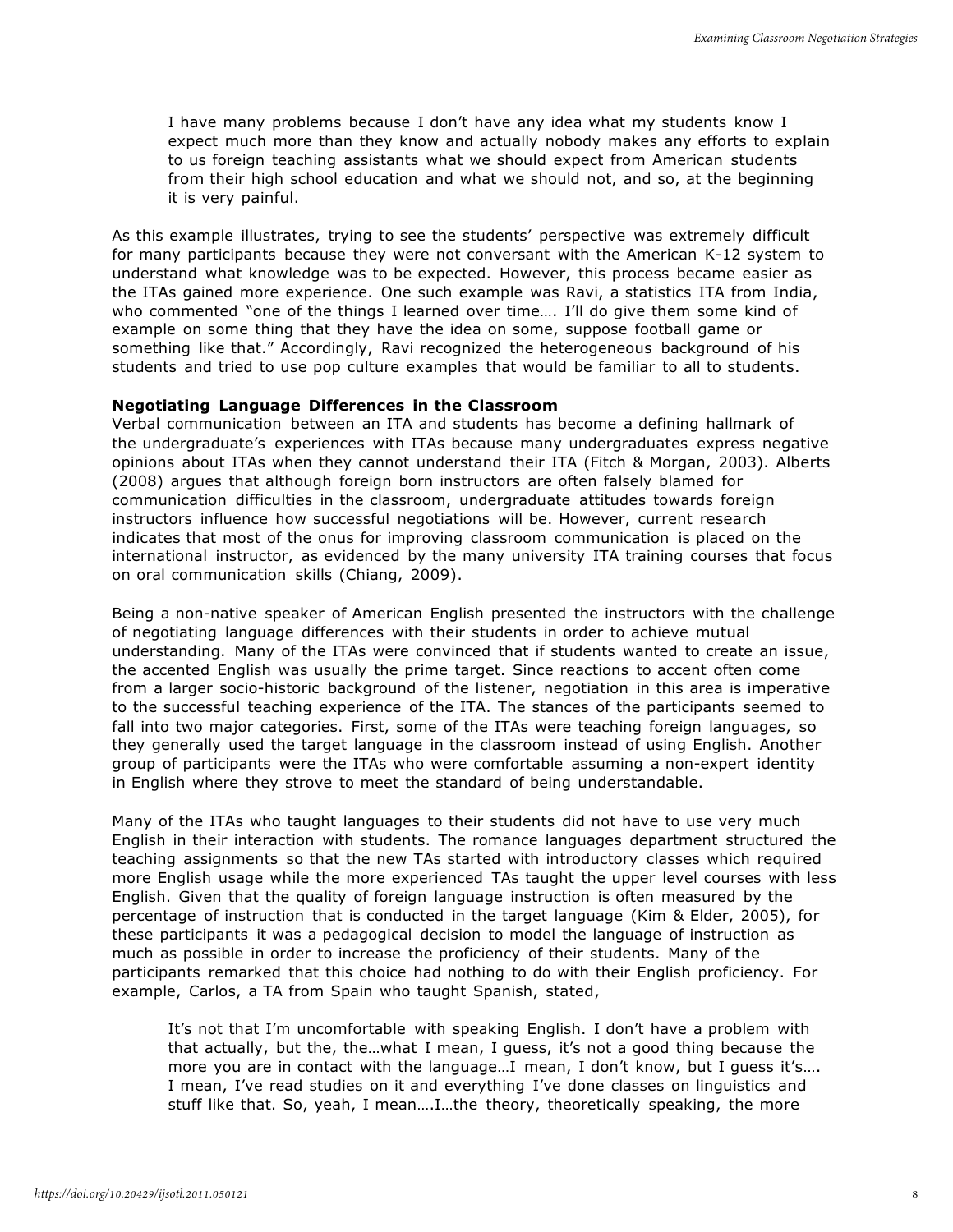you are in contact with the language the more chances you have to learn it.

In this example, Carlos stated that his choice to speak Spanish in the classroom was based on his own personal research as well as the research from departmental courses that he had taken. Given the knowledge that he had gained about the use of the target language in the world language classroom, he was not willing to negotiate with his students on this issue. However, during the observation, Carlos did occasionally codeswitch into English to tell a joke to his students indicating that he was willing to use English to communicate on certain occasions. Since native speakers tend to be more tolerant of a foreign accent in a friend than in a teaching assistant (Bresnahan, Osashi, Nebashi, Liu & Shearman, 2002), using humor to create rapport can alleviate some of the tensions that may be felt between students and the non-native speaker teacher. Therefore, although his use of the Spanish language may be initially perceived as lack of negotiation, his inclusion of English humor shows a flexibility to meet a given situation. Similarly, Hans, an ITA from Austria, emphasized student needs when negotiating language usage:

I think I speak a lot of English because I want to make the conversation interesting. I'd like to speak as much German as I can but I must keep it interesting, if I speak too much German, I realize they cannot follow it anymore. Then it gets boring for a student. Then I switch to English.

Accordingly, consideration of the students enables the ITAs to maintain the attention of their students. These examples indicated that there are multiple ways to negotiate language use in the classroom in order to address the needs of a specific class effectively

Some instructors were quite comfortable in assuming the position as the non-native speaker of English in the classroom with their students. These ITAs viewed their status as a nonnative speaker to be an advantage in the classroom so that the students could also feel comfortable as being non-experts in the language that they were learning (Ilieva, 2010). By illustrating this vulnerability to their students, they also demonstrated ways to negotiate word meaning with other speakers in order to establish understanding when the communication had broken down. Some of the participants described how they chose to enlist the aid of their students when they needed a language translation or cultural context as concepts that are based on underlying cultural norms and beliefs are often subject to negotiation and reconsideration (Dalton-Puffer, 2005). Accordingly, the ITAs used the cultural capital that was available through their students in order to gain greater understanding. One such participant was Daniela, a Portuguese ITA from Brazil. During the observation, the class was reading a story about a character named Fabio. The class got all excited and started teasing her about Fabio and made references to I Can't Believe It's Not Butter. Daniela was totally unaware of the pop culture reference to Fabio, so she tried to ask the students about it during class. Later, she asked about Fabio in the follow-up interview. When she was asked about how she deals with language or cultural references that she did not understand, Daniela explained her experience as follows:

I have no trouble asking them [students] something. Sometimes I don't know what to say…a word in English and then I ask them. Sometimes….The other day it happened, like they asked me, a student asked me something that I didn't know, what was it in English and so I don't know what it is in English, I can tell you what it is in Portuguese. And then I say, you know, "Explain to me what is that in a way that I can understand" and then he did explain and I understood, and okay, I know what you're talking about, so that is this in Portuguese.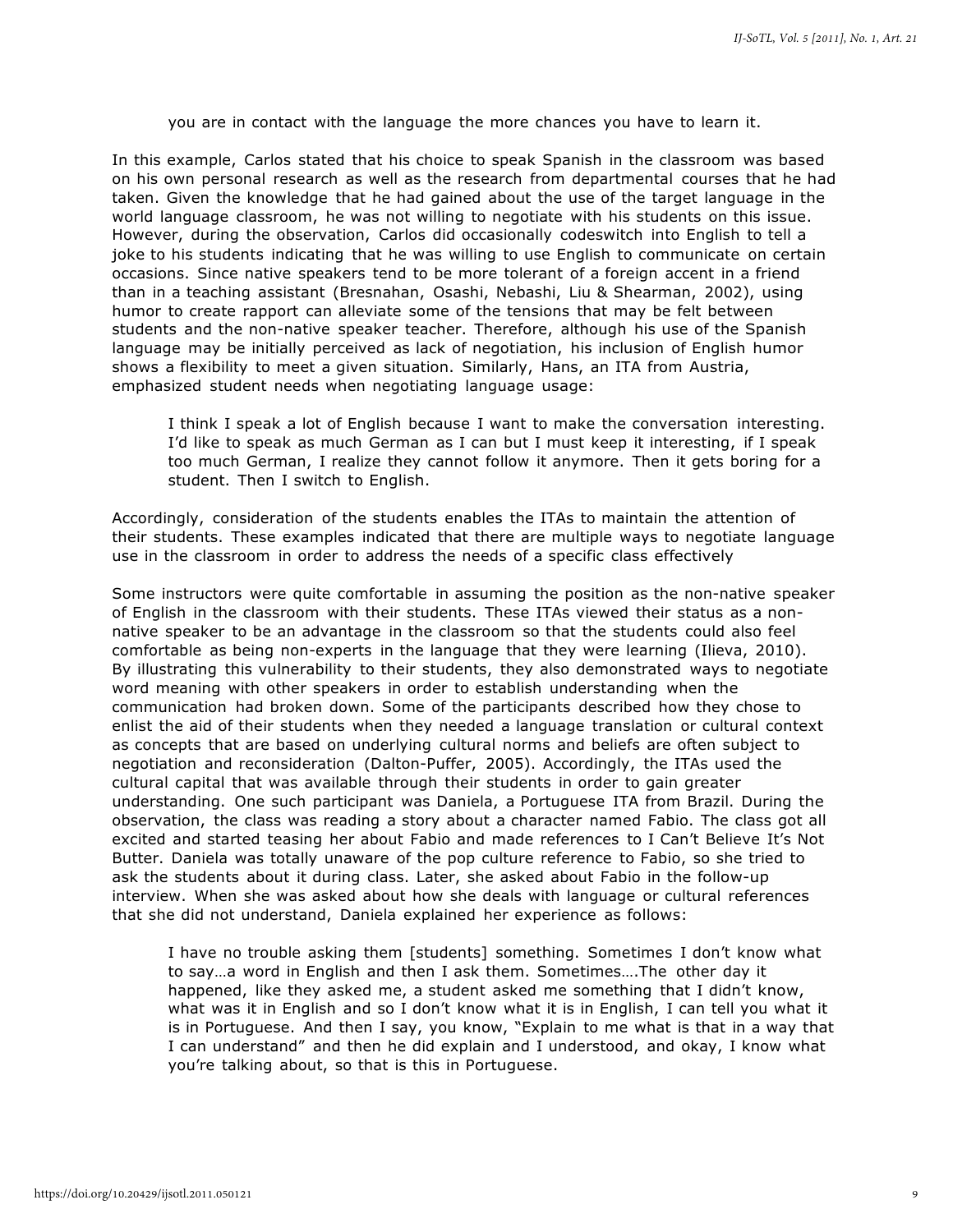Although her lack of sociocultural knowledge about the topic limited her options for negotiation in this setting (Kostogriz & Peeler, 2007), Daniela's choice to ask students for knowledge resulted in a bidirectional exchange where the ITA gained information from the students. She believed that allowing students to see her vulnerability in the L2 would encourage them to try Spanish and to be comfortable making mistakes in the process. The back and forth exchange of information enabled both parties to gain knowledge from the negotiation. Even though the teacher and students could find points of similarity, this equality of being non-native speakers of two different languages did not lessen the teacher's authority in the classroom (Ilieva, 2010). Such an opinion was voiced by Eva, an ITA from Romania who was teaching German, which was actually her third language. She explained,

I also very much have this non-native speakers' perspective, which I think is an advantage because I can explain the language…. Well, sometimes of course there are things that, you know, students would ask so how is this done in Germany and I mean, I just don't know, because I…I haven't lived there long enough. I mean, I don't know, and I wish I knew. But then again, I don't think that…you know, every German has the answers to everything, you know.

This negotiation led to the creation of a community of learners that could learn from each other. Language negotiation was an issue to some degree for all participants, but their confidence in their English proficiency seemed to have an impact on their students' attitudes towards them (Yang, Noels & Saumure, 2006). Many participants had adopted the nonnative identity that was comfortable learning from others, which generally seemed to be well-received by their students.

#### **Discussion**

This study shows that adjusting educational norms might help cross-cultural instructors to meet the expectations of their students. Such a finding supports Carnoy and Rhoten's study (2002) which found that superimposing culturally constructed pedagogical beliefs unto a different culture is likely to meet with resistance. This research contributes to such work by illustrating that negotiation is necessary in order to create a beneficial learning environment where students and their teacher feel free to move out of their comfort zone by trying different approaches to learning without being penalized. Furthermore, this process of give and take enables the teacher and students to form a community of learners where they can learn from each other. Although such negotiation occurs in monocultural classrooms, these findings emphasize that the need for trust is heightened in a cross-cultural setting when one party is not familiar with the accepted norms, relying on the other to provide cultural information. Accordingly, negotiation skills are crucial part of teacher identity as teachers continually negotiate their professional growth and development. This study has emphasized the necessity for negotiation on various levels between the ITA and the student.

First, the present research has illustrated that the negotiation of classroom practices is essential in order to create a classroom environment that is comfortable for students and international instructors alike. Since previous research indicates that teaching practices cannot be automatically transferred to other cultural settings (Givvin et al, 2005), this study elaborates on that finding by demonstrating that negotiations are essential to determine which practices can be accepted by each party. Beyond the recognition of different cultural models of education (Dhindsa, 2005), the present study advocates that cross-cultural teachers should ascertain the goals of education within that particular setting so that their practices can negotiate with the students' cultural norms. Accordingly, cross-cultural teachers need to pay special attention to the systemic practices in order to gain greater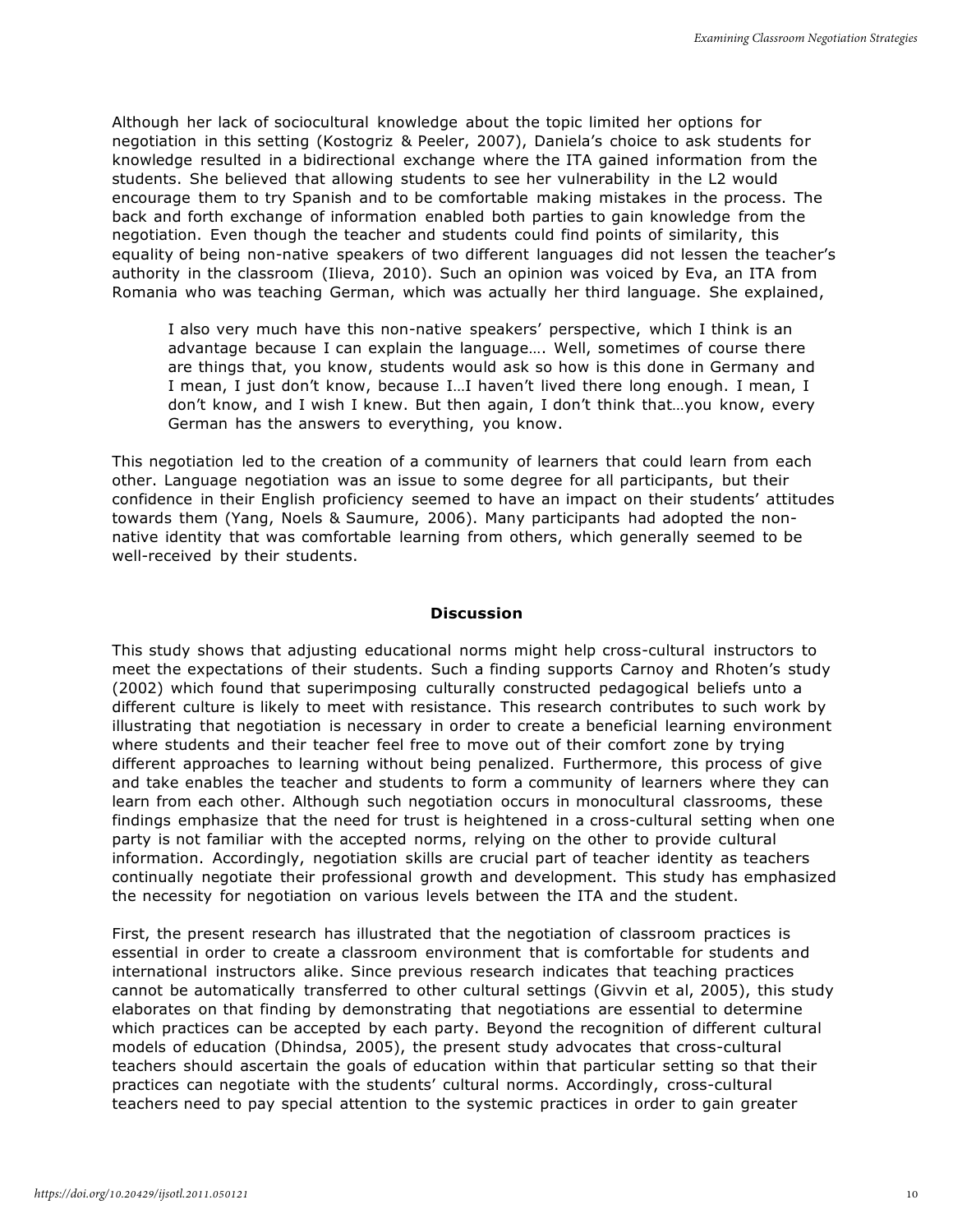insight into the structure and organization of that institution. This research has found that knowledge of the existing norms of the American university system is an essential basis for the process of negotiation so that the ITA can offer choices to the undergraduate that are not culturally incompatible. Such an action will lead towards long-term effectual compromise with which both the instructor and students can feel comfortable.

Findings also emphasize that interacting to ascertain the zone of proximal development enables the international instructor to prepare lessons that are intellectually stimulating to the students. Furthermore, this research indicates that ITAs would benefit from learning about the American K-12 system so that they would have a firmer idea of what the students' level of previous knowledge should be. Most participants seemed to be unaware of the American system, basing their level of knowledge on what students from their respective cultures would be expected to know at that level in college. Such a supposition does not always accurately reflect the level of American students, leading to frustration on the part of the ITA and the students (Bresnahan & Cai, 2000). This study shows that this difficulty seems to be more apparent in the math and science fields. Accordingly, departmental mentoring should provide ITAs with an overview of the level of knowledge that freshmen bring with them from their classes in high school as well as from their prerequisite college-level courses. This information would make less guesswork involved in negotiating the zone of proximal development with the students.

Results indicate that negotiating language differences between ITAs and their undergraduate students is a critical step in creating cross-cultural understanding between these two groups. Recent research (e.g. Damron, 2003) increasingly portrays the language issue as a twosided negotiation where the onus for establishing understanding is shared between the two parties and is not solely relegated as the responsibility of the non-native speaker. However, the current findings suggest that before any negotiation can occur, the non-native speakers must determine their starting position, identifying personal goals of English proficiency and the role of English in the classroom. These values will be transmitted to students through everyday interactions; this study found that ITAs have great power in contextualizing the language debate. Although the ITA can use visuals or discourse markers to reinforce the oral language use in the classroom, the negotiation of language attitudes is essential to the ITAs' success because language attitudes may be non-linguistic in nature. Therefore, ITAs should conduct an open discussion about their linguistic and cultural background. Another approach is to encourage student questions during classroom lecture and performing frequent comprehension checks to make sure the students understand the content and the language of instruction.

The current findings demonstrate that negotiation is an important skill that should be integrated into teacher education programs. Schultz et al (2008) recommended this practice for urban teacher preparation; however, this study finds that negotiation is even more imperative for training teachers who are teaching cross-culturally, given the diversity in national educational practices. By teaching international instructors about the expected educational norms and student knowledge levels, these instructors will be able to negotiate from a position of knowledge and to alleviate some of the painful experiences of trial and error as they negotiate with their students. Therefore, faculty members should mentor ITAs in the skills of negation. By doing so, these cross-cultural teachers will become more confident instructors as they listen and learn along with their students.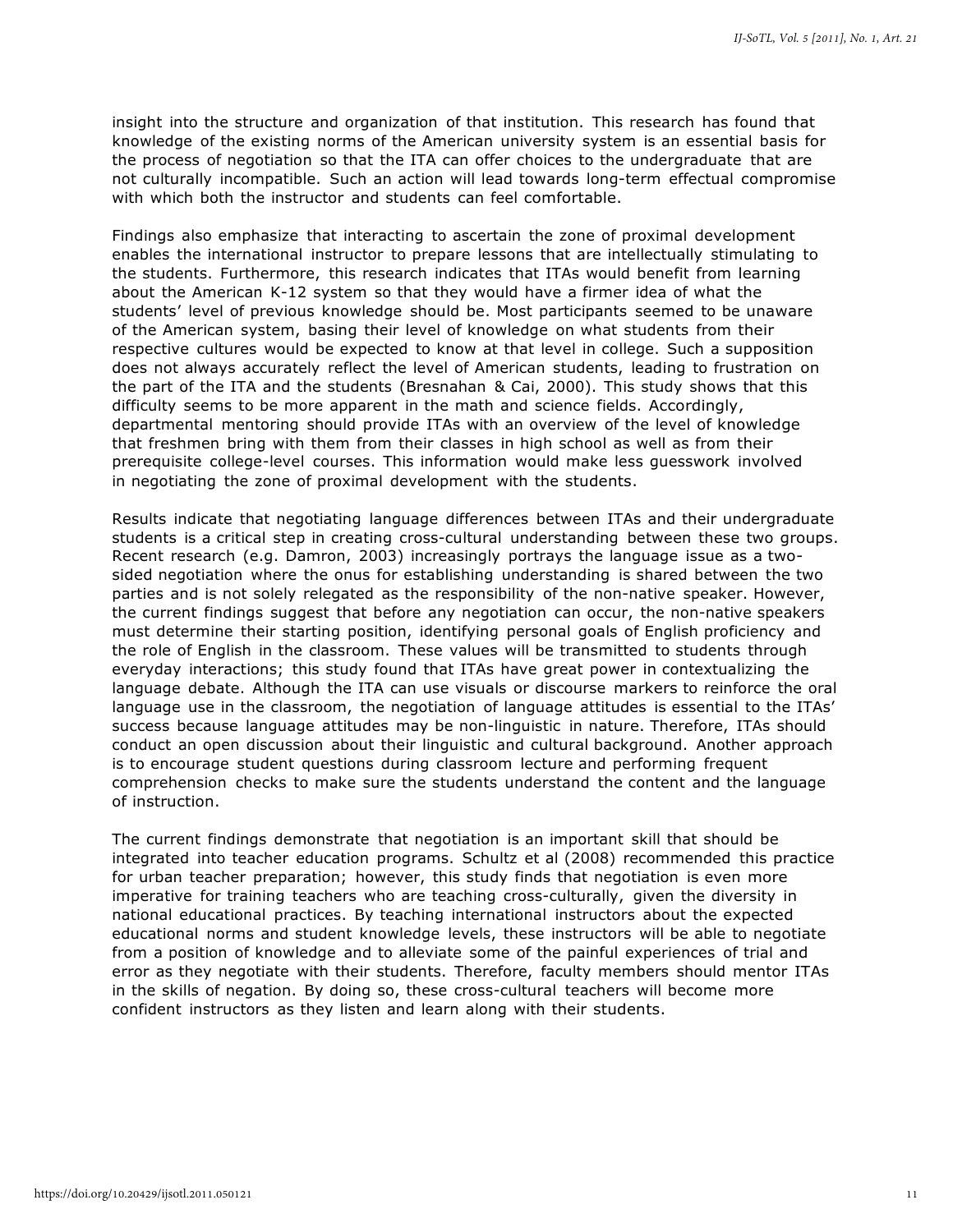#### **Conclusions**

This study offers several important contributions to the field of education. First, the narratives in this study offer an inside view of the ITAs' view of negotiations in various contexts. Although previous research has considered the students' role in the negotiation process (Fitch & Morgan, 2003), this study provides a new perspective by addressing how ITAs perceive and respond to classroom issues of teacher/student negotiation. This research is important to the field of international teacher training because it provides an examination of the strategies that the ITAs have used to negotiate situations with their students. Such knowledge would be beneficial in training ITAs in negotiation strategies, equipping them to interact cross-culturally with students in the classroom.

The present research has found that as the TAs gain more experience and confidence, they are more willing to negotiate with their students because this negotiation will not threaten their identity. Furthermore, this negotiation has illustrated ITAs' willingness to stretch their teaching self-image in order to better meet their students' needs. While all participants recognized the need for negotiation with their students, this research found that more experienced ITAs were more accomplished in establishing and enforcing firm parameters for the students to follow. Accordingly, negotiation is a teaching skill that is honed through practice as ITAs interact with undergraduates in the classroom.

Acknowledgments

The author expresses appreciation to Linda Harklau for feedback on earlier drafts of this manuscript.

#### **References**

Alberts, H.C. (2008). The challenges and opportunities of foreign born-instructors in the classroom. *Journal of Geography in Higher Education, 32* (2), 189-203.

Beijaard, D., Meijer, P.C. & Verloop, N. (2004). Reconsidering research on teachers' professional identity. *Teaching and Teacher Education, 20*, 107-128.

Biber, D. (2006). Stance in spoken and written university registers. *Journal of English for Academic Purposes, 5*, 97-116.

Bresnahan, M. J., Osashi, R., Nebashi, R., Liu, W.Y., & Shearman, S.M. (2002). Attitudinal and affective response toward accented English. *Language & Communication, 22*, 171-185. Bresnahan, M. J. & Cai, D. (2000). From the other side of the desk: Conversations with international students about teaching in the U.S. *Communication Quarterly, 48* (2) 65-76.

Brown, A.V. (2009). Students' and teachers' perceptions of effective foreign language teaching: A comparison of ideals. *The Modern Language Journal, 93* (1), 46-60.

Brown, A. V. (2008). Effectively educating Latino/a students: A comparative study of participation patterns of Hispanic Americans and Anglo-American university students. *Journal of Hispanic Higher Education, 7* (2), 97-118.

Buehl, M. M. & Fives, H (2009). Exploring teachers' beliefs about teaching knowledge: Where does it come from? Does it change? *Journal of Experimental Education, 77* (4), 367- 408.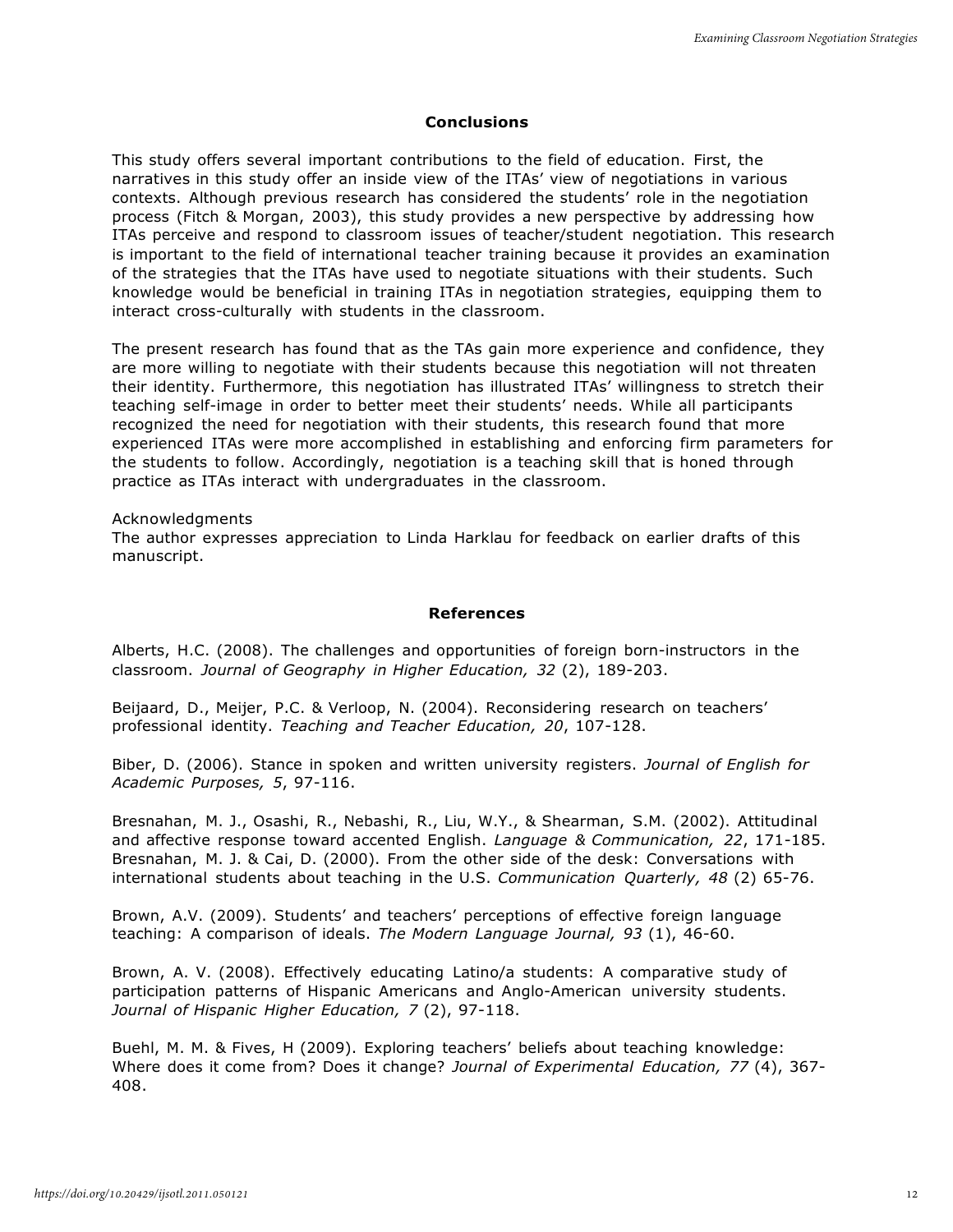Carnoy, M. & Rhoten, D. (2002). What does globalization mean for understanding educational change? A comparative approach. *Comparative Education Review, 46* (1), 1-9.

Chiang, S.-Y. (2009). Dealing with communication problems in the instructional interactions between international teaching assistants and American college students. *Language and Education, 23* (5), 461-478.

Cohen, J. L. (2010). Getting recognised: Teachers negotiating professional identities as learners through talk. *Teaching and Teacher Education, 26*, 473-481.

Crotty, M. (1998). *The foundations of social research: Meaning and perspective in the research process.* Thousand Oaks: Sage Publications.

Dalton-Puffer, C. (2005). Negotiating interpersonal meanings in naturalistic classroom discourse: Directives in content-and-language integrated classrooms. *Journal of Pragmatics, 37,* 1275-1293.

Damron, J. (2003). What's the problem? A new perspective on ITA communication. *Journal of Graduate Teaching Assistant Development, 9* (2), 81-88.

den Brok, P. J., Levy, J., Rodriguez, R. & Wubbels, T. (2002). Perceptions of Asian-American and Hispanic-American teachers and their students on teacher interpersonal communication style. *Teaching and Teacher Education, 18*, 447-467.

Dewhurst, D. & Lamb, S. (2005). Educational stories: Engaging teachers in educational theory. *Educational Philosophy and Theory, 37* (6), 907-917.

Dhindsa, H.S. (2005). Cultural learning environment of upper secondary science students. *International Journal of Science Education, 27* (5), 575-592.

Ding, M., Li, Y., Li, X. & Kulm, G. (2008). Chinese teacher's perceptions of students' classroom misbehavior. *Educational Psychology, 28* (3), 305-324.

Donohue, W. & Taylor, P.J. (2007). In theory: Role effects in negotiation: The one-down phenomenon. *Negotiation Journal, 23* (3), 307-331.

Elbaz-Luwisch, F. (2004). Immigrant teachers: Stories of self and place. *International Journal of Qualitative Studies in Education, 17*(3), 387–414.

Employees in degree-granting institutions, by race/ethnicity and residency status, sex, employment status, control and type of institution, and primary occupation: Fall 2007 (2008). *Digest of Education Statistics*, Table 246. Retrieved on June 5, 2010 from [http://nces.ed.gov/programs/digest/d09/tables/dt09\\_246.asp](http://nces.ed.gov/programs/digest/d09/tables/dt09_246.asp)

Fitch, F. & Morgan, S. E. (2003). "Not a lick of English": Constructing the ITA identity through student narratives. *Communication Education, 52* (3/4), 297-310.

Givvin, K.B., Herbert, J., Jacobs, J.R., Hollingsworth, H. & Gallimore, R. (2005). Are there national patterns of teaching? Evidence from the TIMSS 1999 video study. *Comparative Education Review, 49* (3) 311-342.

Goffman, E. (1959). The presentation of self in everyday life. New York: Doubleday.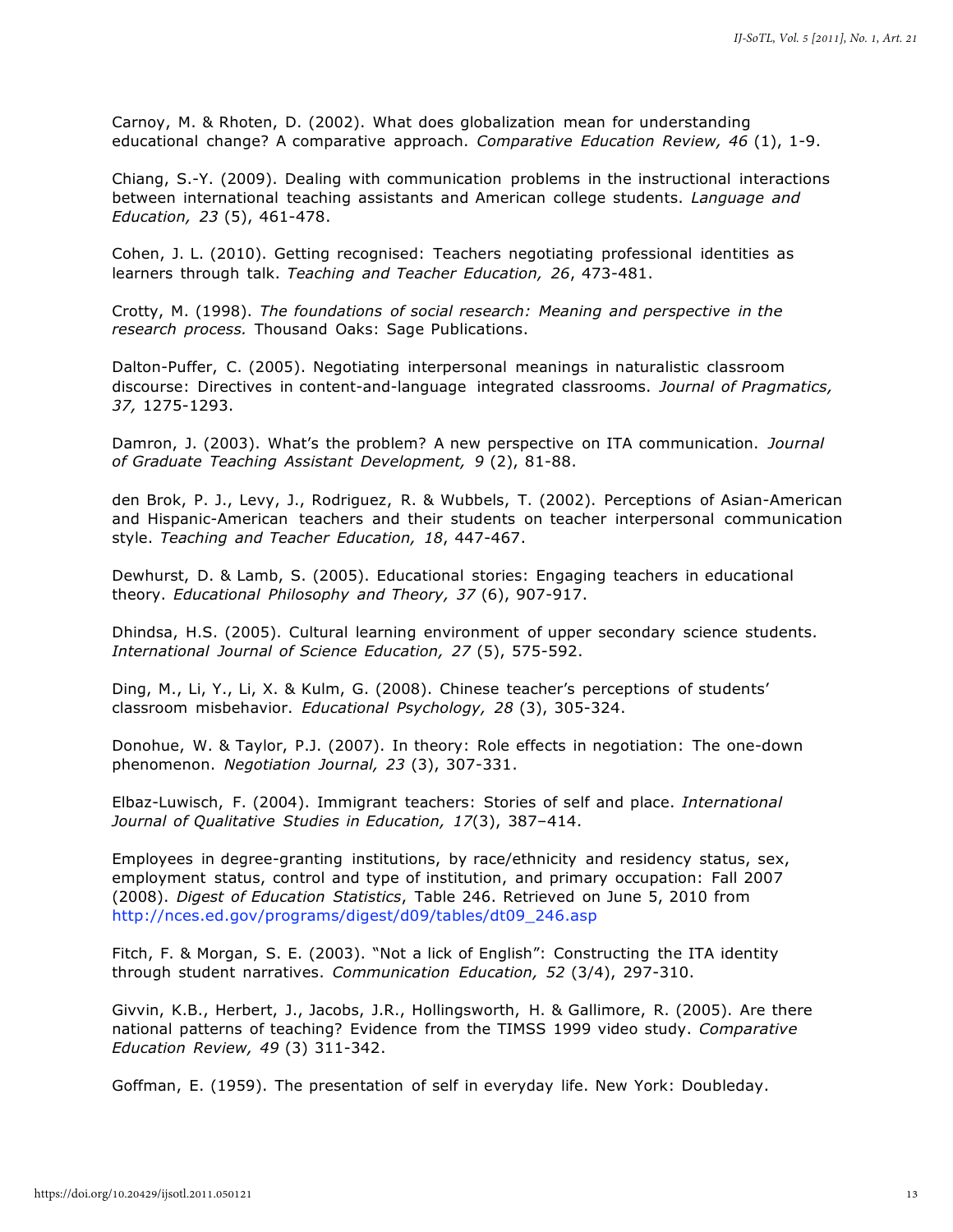Haworth, P. (2008). Crossing borders to teach English language learners. *Teachers and Teaching, 14*(5), 411-430.

Hoekstra, A., Beijaard, D., Brekelmans, M. & Korthagen, F. (2007). Experienced teachers' informal learning from classroom teaching. *Teachers and Teaching, 13* (2), 191 — 208.

Hofstede, G. & Hofstede, G. J. (2005). Cultures and organizations: Software of the mind, 2nd ed. New York: McGraw-Hill.

Houser, M. L. & Frymier, A. B. (2009). The role of student characteristics and teacher behaviors in students' learner empowerment. *Communication Education, 58* (1), 35-53.

Ilieva, R. (2010). Non-native English–speaking teachers' negotiations of program discourses in their construction of professional identities within a TESOL program. *The Canadian Modern Language Review, 66* (3), 343-369.

Kim, S. (2006). Academic oral communication needs of East Asian international graduate students in non-science and non-engineering fields. *English for Specific Purposes, 25*, 479- 489.

Kim, S.H.O. & Elder, C. (2005). Language choices and pedagogical functions in the foreign language classroom: A cross-linguistic functional analysis of teacher talk. *Language Teaching Research, 9* (4), 355-380.

Kostogriz, A. & Peeler, E. (2007). Professional identity and pedagogical space: Negotiating differences in teacher workplaces. *Teaching Education, 18* (2), 107 – 122.

Kvale, S. (1996*). InterViews: An introduction to qualitative research interviewing*. Thousand Oaks: Sage Publications.

Langer, A.M. (2010). Mentoring non-traditional undergraduate students: A case study in higher education. *Mentoring & Tutoring: Partnership in Learning, 18* (1), 23-38.

Lieblich, A., Tuval-Mahiach, R. & Zilber, T. (1998). *Narrative research: Reading, analysis and interpretation.* Thousand Oaks, CA: Sage.

Margolinas, C., Coulange, L. & Bessot, A. (2005). What can the teacher learn in the classroom? *Educational Studies in Mathematics, 59*, 205-234.

Marsh, M. M. (2002). Examining the discourses that shape our teacher identities. *Curriculum Inquiry, 32* (4), 453-469.

McGowan, W. R. & Graham, C. R. (2009). Factors contributing to improved teaching performance. *Innovative Higher Education, 34* (3), 161-171.

Merriam, S.B. (1998). *Qualitative research and case study applications in education*. San Francisco: Josey-Bass.

Morey, A., Nakazawa, K. & Colvin, C. (1997). Japanese and American student teacher voices: A comparative study of critical incidents. *Peabody Journal of Education, 72* (1), 203- 214.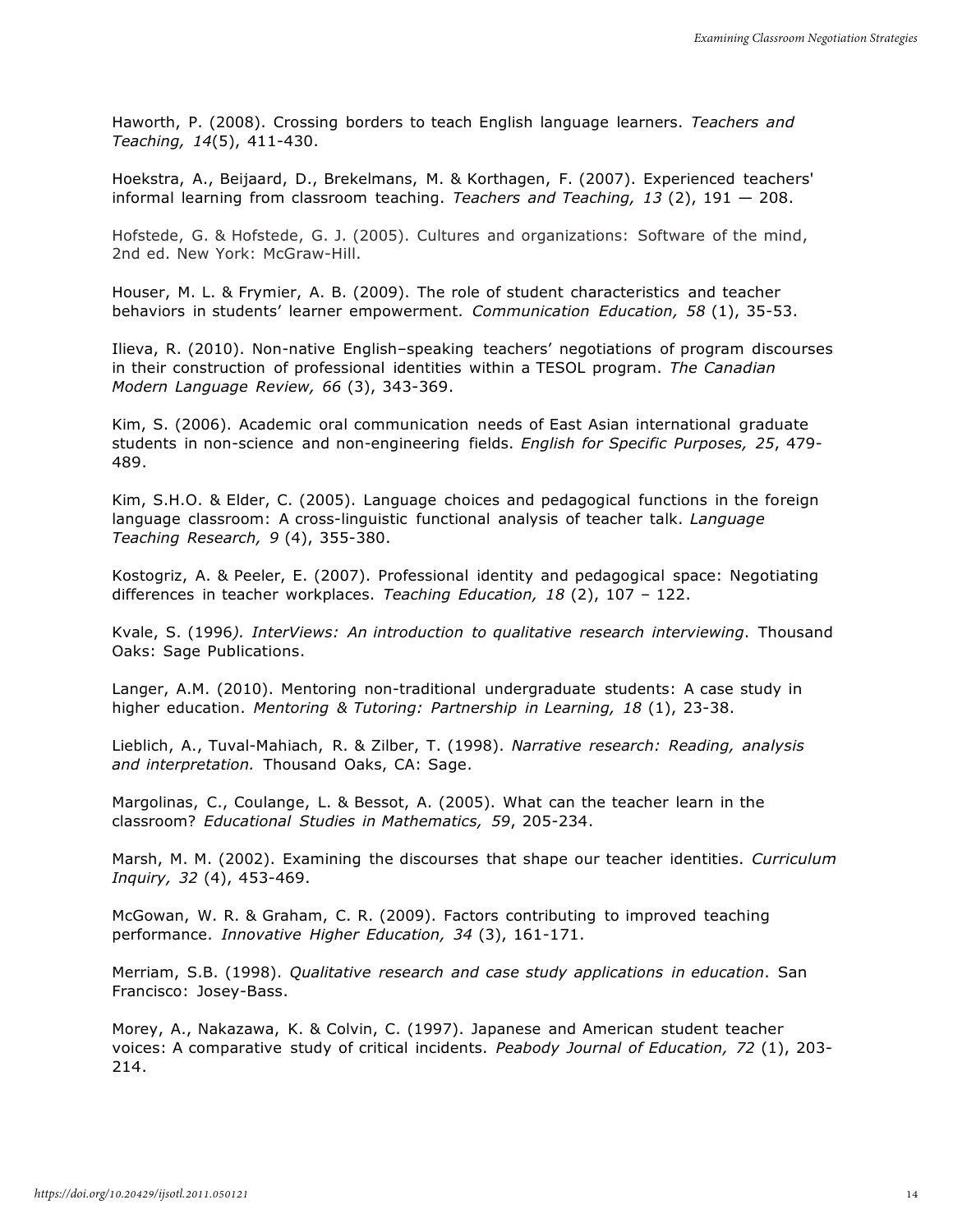Nakamura, I. (2008). Understanding how teacher and student talk with each other: An explanation of how "repair" displays the co-management in talk-in-interaction. Language *Teaching Research, 12* (2), 265-283.

Nguyen, H.-T. (2007). Rapport building in language instruction: A micro-analysis of the multiple resources in teacher talk. *Language and Education, 21* (4), 281-303.

Park, H.-Y. (2008). "You are confusing!" Tensions between teachers' and students' discourses in the classroom. *The Journal of Classroom Interaction, 43* (1), 4-13.

Pavlenko, A. (2007). Autobiographical narratives as data in applied linguistics. *Applied Linguistics, 28* (2), 163-188.

Peeler, E. & Jane, B. (2005). Mentoring: Immigrant teachers bridging professional practice. *Teaching Education, 16* (4), 325-336.

Philips, S.U. (2005). A comparison of Indian and Anglo communicative behavior in classroom interaction. In S.F. Kiesling and C.B. Paulston (Eds.), *Intercultural discourse and communication: The essential readings*. (pp. 291-303). Malden, MA: Blackwell Publishing.

Ramburuth, P. & McCormick, J. (2001). Learning diversity in higher education: A comparative study of Asian international and Australian students. *Higher Education, 42*, 333-350.

Robertson, D. R. (2005). Generative paradox in learner-centered college teaching. *Innovative Higher Education, 29* (3)181-194.

Rodriguez, D. (2009). The usual suspect: Negotiating White student resistance in a predominantly white classroom. *Cultural Studies Critical Methodologies, 29* (9), 483-508.

Sarkisian, E. (2006). *Teaching American students: A guide for international faculty and teaching assistants in colleges and universities (3rd edition*). Cambridge, MA: Harvard University Press.

Schultz, K., Jones-Walker, C.E. & Chaikkatur, A.P. (2008). Listening to students, negotiating beliefs: Preparing teachers for urban classrooms. *Curriculum Inquiry, 38* (2), 155-187.

Singh, P. & Doherty, C. (2004). Global cultural flows and pedagogic dilemmas: Teaching in the global university contact zone. *TESOL Quarterly, 38* (1), 9- 42.

Snare, C.E. (1997). Implications of considering students as consumers. *College Teaching, 45* (4), 122.

Stryker, S. (2008). From Mead to a structural symbolic interactionism and beyond. *Annual Review of Sociology, 34*, 15-31.

Total assistantship amount by citizenship (2008). U.S. Department of Education, National Center for Education Statistics, 2007–08 National Postsecondary Student Aid Study (NPSAS:08). Retrieved from [http://nces.ed.gov/datalab/quickstats/createtable.aspx o](http://nces.ed.gov/datalab/quickstats/createtable.aspx)n March 20, 2010.

Van Huizen, P., Van Oers B. & Wubbels, T. (2005). A Vygotskyan perspective on education. *Journal of Curriculum Studies, 37* (3), 267-290.